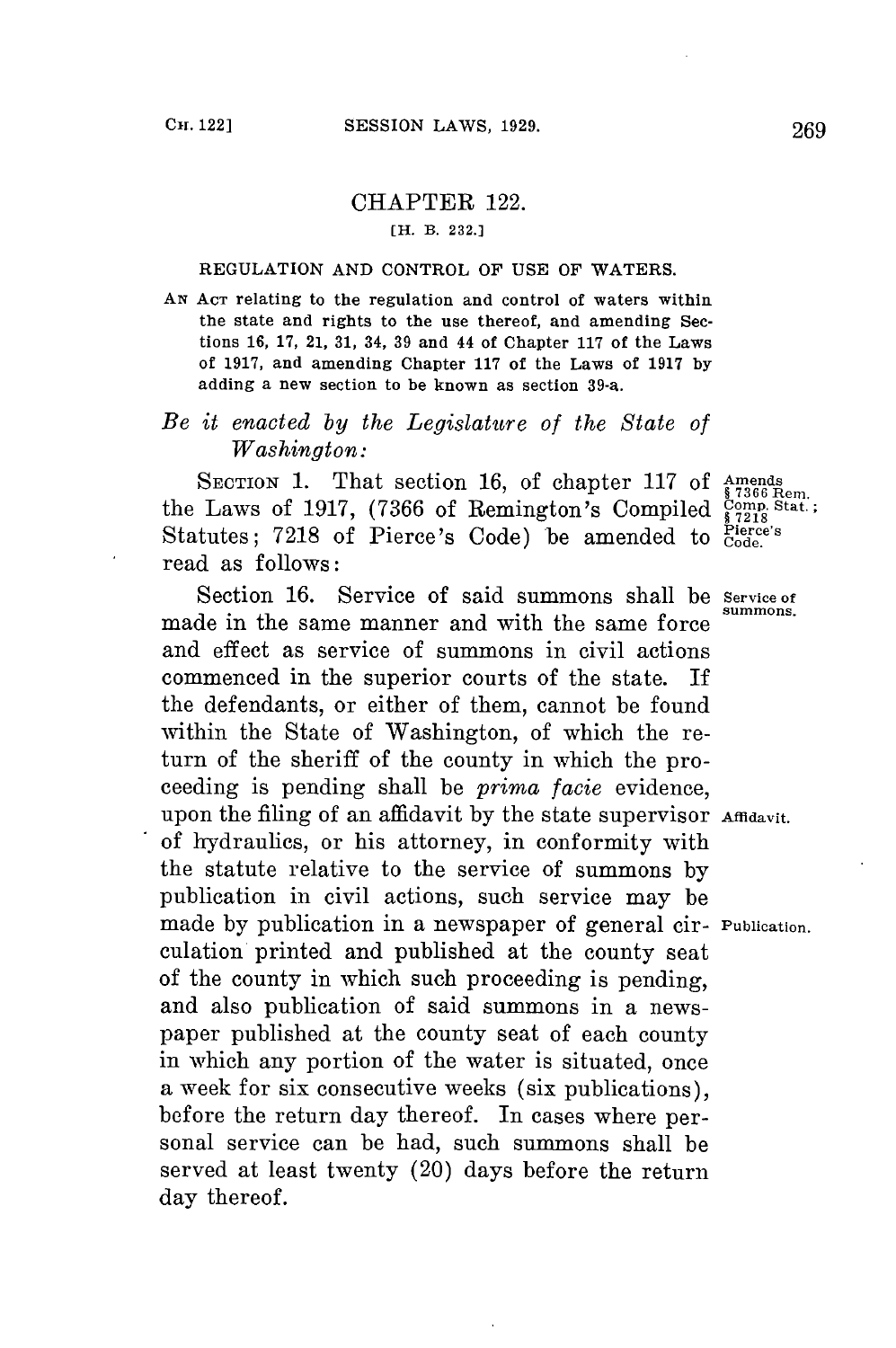**SESSION LAWS, 1929.** [CH. 1229]

Laws of 1917, (7367 of Remington's Compiled Stat-

**§7219** utes; **7219** of Pierce's Code), be amended to read as

**SEC.** 2. That section **17,** of chapter **117** of the

**Amends Comp. Stat.;** s 7219<br>Pierce's<br>Code

**to file**

**Code. follows:** Section **17.** On or before the return day of such **Defendant** summons, each defendant shall file in the office of **statement.** the clerk of said court a statement, and therewith a copy thereof for the state supervisor of hydrau-

lics, containing substantially the following, to-wit: **1.** The name and postoffice address of defendant. **Contents.** 2. The full nature of the right, or use, on which

the claim is based.

**3.** The time of initiation of such right and commencement of such use.

4. The date of beginning and completion of construction.

**5.** The dimensions and capacity of all ditches existing at the time of making said statement.

The amount of land under irrigation and the maximum quantity of water used thereon prior to the date of said statement and if for power, or other purposes, the maximum quantity of water used prior to date of said statement.

**7.** The legal description of the land upon which said water has been, or may be, put to beneficial use, . and the legal description of the subdivision of land on which the point of diversion is located.

**Statement** Such statement shall be verified on oath **by** the **verified** defendant, and in the discretion of the court may be amended.

Amends **SEC. 3.** That section 21, of chapter 117 of the <sup>State</sup> Laws of 1917, as amended by section 2 of chapter<br><sup>Pierce's</sup> <sup>71</sup> of the Laws of 1919, (7271 of Bomington's Com Pieree's **71** of the Laws of **1919, (7371** of Remington's Com- **Code.** piled Statutes; **7223** Pierce's Code), be amended to read as follows:

Defendant **Section 21.** At the time of filing the statement to pay as provided in section 17, each defendant shall pay of \$1.00. **as provided in section 17, each defendant shall pay** to the clerk of the superior court a fee of one dollar

**K** 7371, Rem.<br>Comp. Stat.;<br>§ 7223,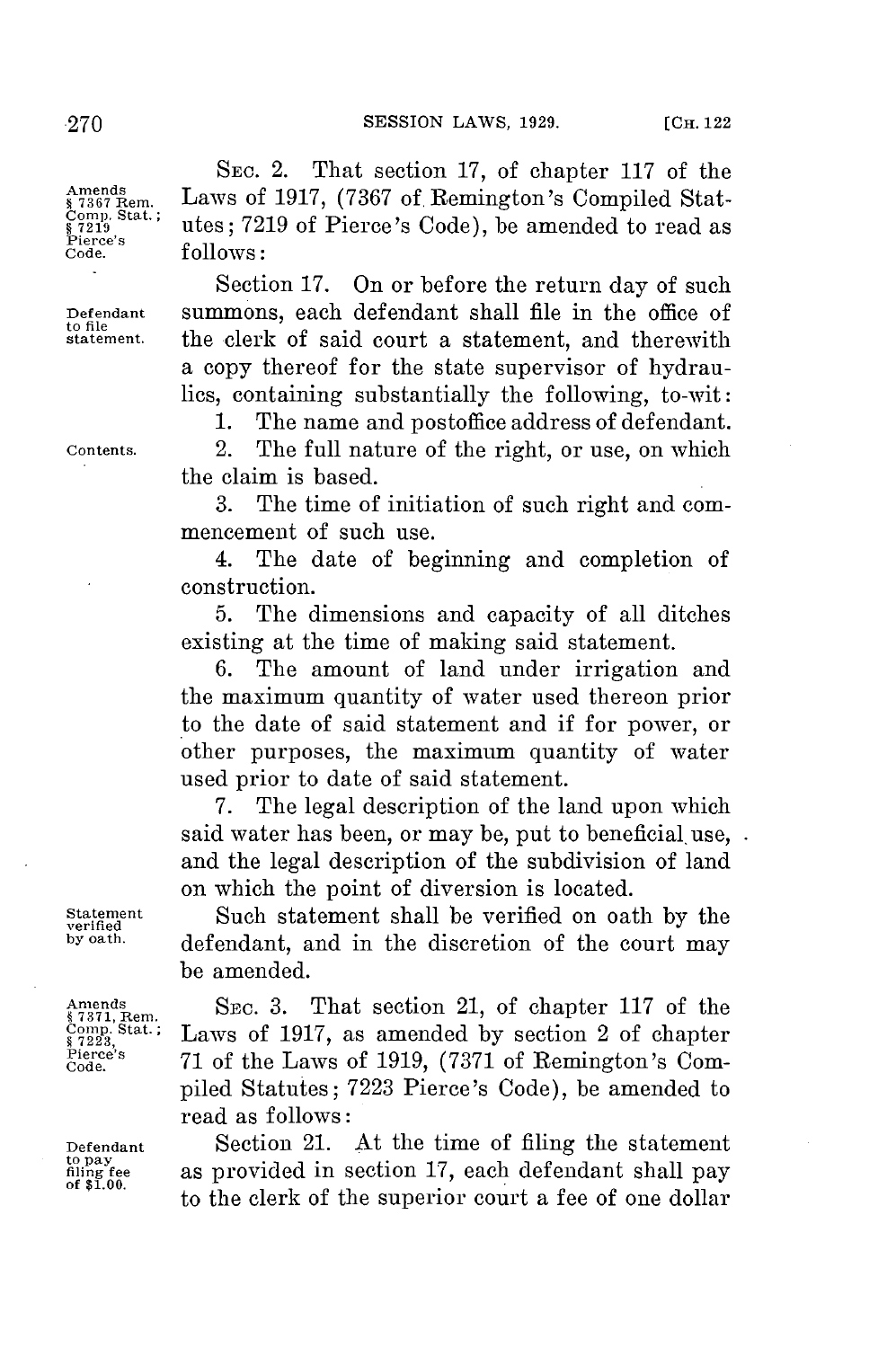(\$1.00). The state supervisor of hydraulics shall Record of keep a record of the expenses incurred by him in **supervisor**. the determination of the rights on any stream, including the proportionate share of the expense of his office, such expense to date from the filing of a petition or the institution of any investigation as provided in section 14. Immediately upon receipt of a decree of the superior court determining the rights of parties as provided in section **23,** the state supervisor of hydraulics shall prepare and file in the superior court a statement of such expense, **Statement of expenses** showing the total expense of the determination and <sup>fled in</sup><br>apportioning such and **in** apportioning such expense to the various rights. And.where such expense does not exceed five dollars **(\$5.00)** for each water right, as determined **by** the court, it shall be divided equally between such rights. If such expense exceeds five dollars for each water right, such allottee shall pay five dollars **(\$5.00)** plus a share of the amount remaining, which shall be apportioned to the various irrigation and other consumptive rights in such proportion as the quantity of water allotted to each right bears to the total amount of water awarded, and to non-consumptive rights on such basis as the supervisor of hydraulics may determine to be equitable. Such records shall **Audit of** records by **be** subject to audit **by** the bureau of inspection and inspetion. supervision of public offices as are other accounts of state offices. The amount of such expense apportioned to each diverter shall **be** paid **by** such diverter before he shall be entitled to receive a certificate of diversion from the state supervisor of hydraulics.

SEc. 4. That section **31,** of chapter **117,** Laws **Amends of 1917, (7382 of Remington's Compiled Statutes;** Comparent Captures, Compiled Statutes; Compiled State. 7233 of Pierce's Code), be amended to read as  $_{\text{Coc}}^{\text{Pie}}$ **follows:**

Section **31.** When an application complying with the provisions of this chapter and with the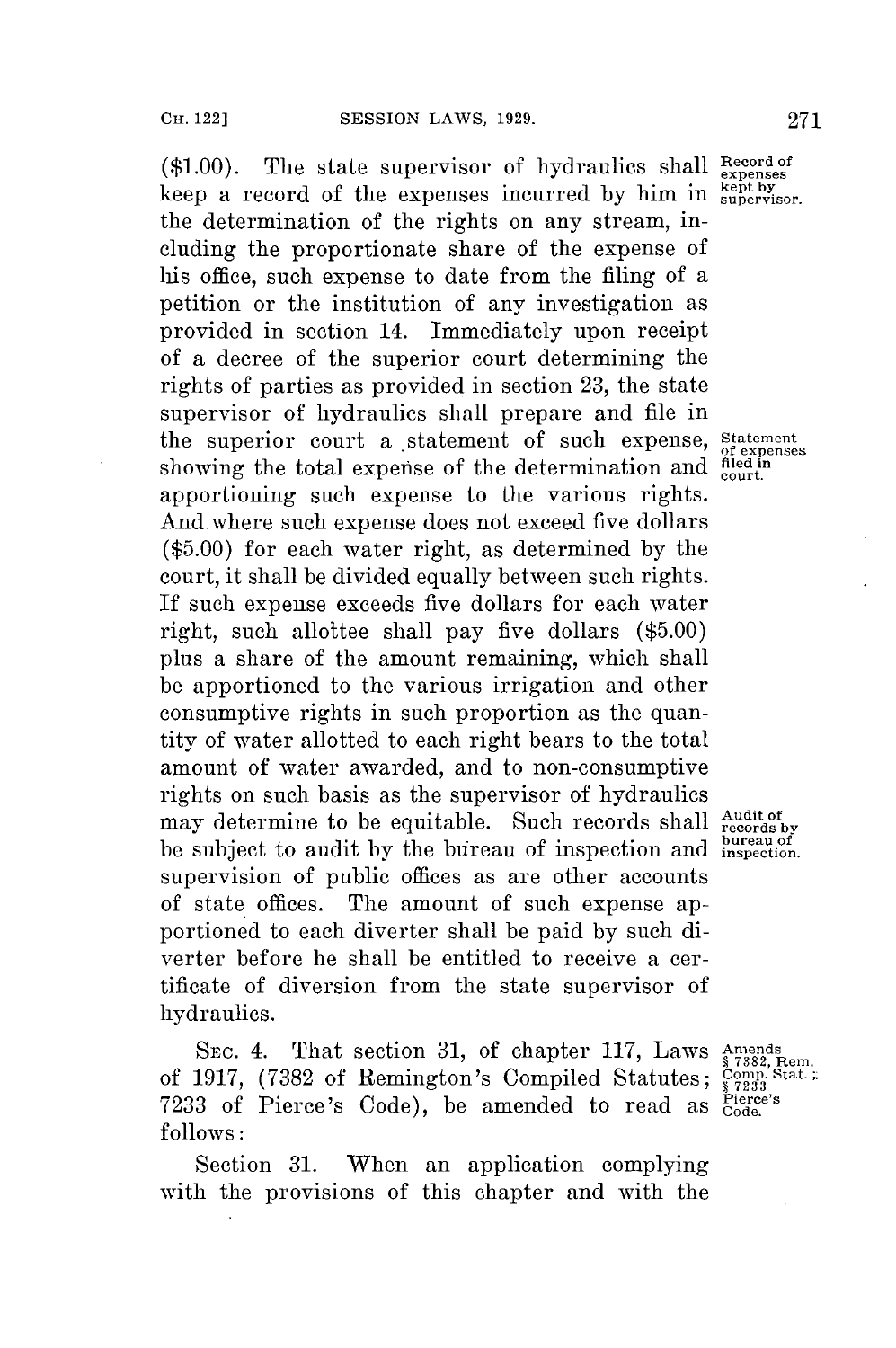## **272 SESSION** LAWS, **1929. [CH.** <sup>122</sup>

permit<br>extended.

When **rules and regulations of the state supervisor of hy-**<br>plied, super-<br>wice shall be placed on visor shall **undered the same shall be placed on** investigate. *record in the office of the state supervisor of hydrau*lics, and it shall be his duty to investigate the application, and determine what water, if any, is available for appropriation, and find and determine to what beneficial use or uses it can be applied. **If** Irrigable it is proposed to appropriate water for irrigation determined. **purposes**, the state supervisor of hydraulics shall investigate, determine and find what lands are capable of irrigation **by** means of water found available **Determine** for appropriation. If it is proposed to appropriate **whether** water **water** for the purpose of power development, the development and find  $\frac{\text{power}}{\text{determined}}$  supervisor shall investigate, determine and find supervisor shall investigate, determine and find whether the proposed development is likely to prove detrimental to the public interest, having in mind the highest feasible use of the waters belonging to the public. If the application does not contain, and the applicant does not promptly furnish sufficient **Temporary** information on which to base such findings, the **permits.** supervisor may issue a preliminary permit, for a period of not to exceed three **(3)** years, requiring the applicant to make such surveys, investigations, studies, and progress reports, as in the opinion of Application the supervisor may be necessary. If the applicant automatic-<br>automatic-<br> $\frac{1}{\text{pi}}$  foils to comply with the conditions of the prolim atmomatic-<br>ally. **fails** to comply with the conditions of the preliminary permit, it and the application or applications on which it is based shall be automatically cancelled and the applicant so notified. If the holder of a preliminary permit shall, before its expiration, file with the supervisor a verified report of expenditures made and work done under the preliminary permit, which, in the opinion of the supervisor, establishes the good faith, intent and ability of the applicant to carry on the proposed development, the prelim-**Preliminary** inary permit may, with the approval of the Governor. be extended, but not to exceed a maximum period of five **(5)** years from the date of the issu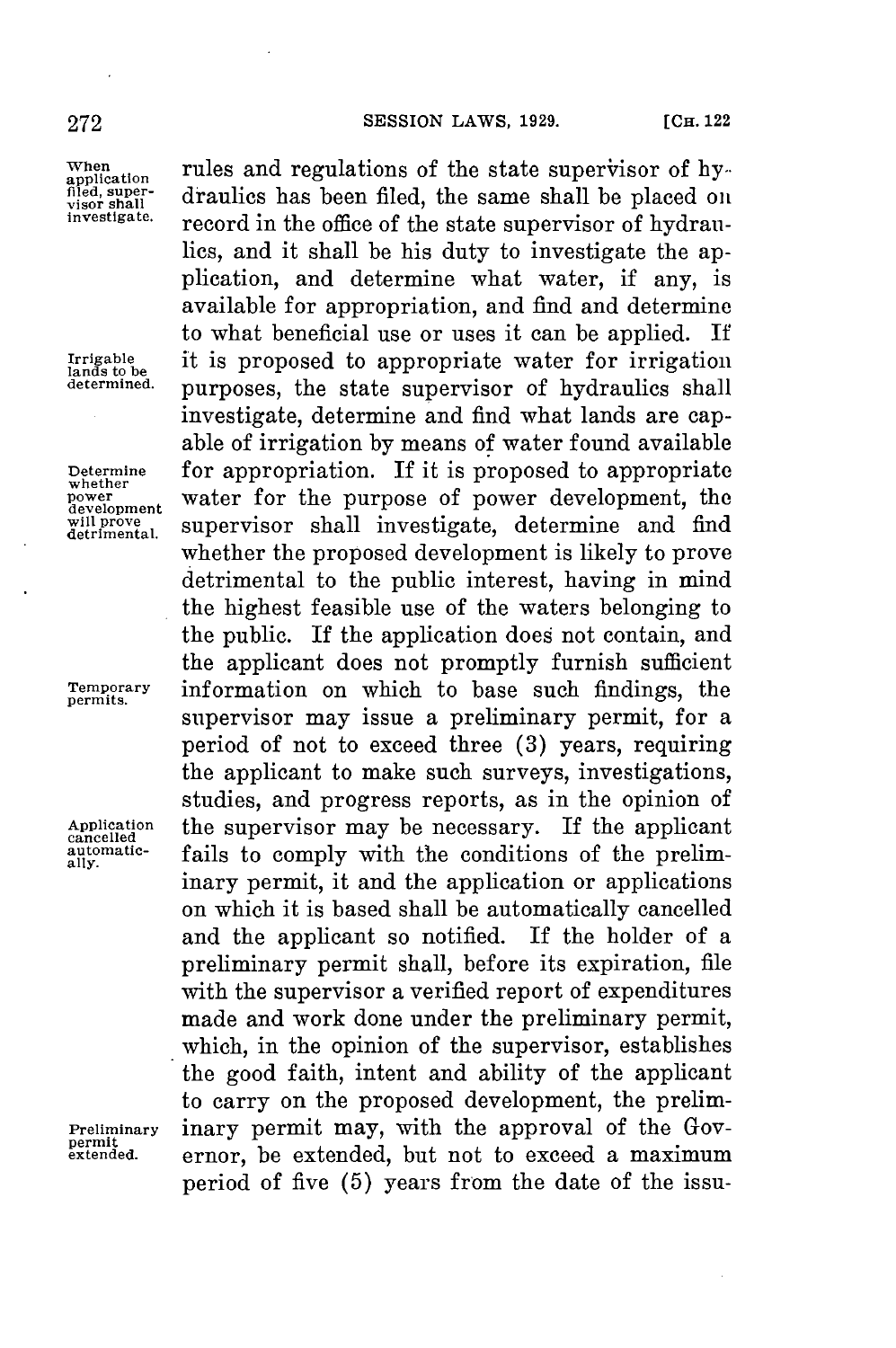ance of the preliminary permit. The state super- Written visor of hydraulics shall make and file as part of **stperiso** the record in the matter, written findings of fact concerning all things investigated, and if he shall find that there is water available for appropriation for a beneficial use, and the appropriation thereof as proposed in the application will not impair existing rights or be detrimental to the public welfare, he shall issue a permit stating the amount of water **Permit** to which the applicant shall **be** entitled and the . beneficial use or uses to which it may be applied: *Provided,* That where the water applied for is to be used for irrigation purposes, it shall become appurtenant only to such land as may be reclaimed thereby to the full extent of the soil for agricultural purposes. But where there is no unappropriated **Irrigation** purposes. But where there is no unappropriated purposes water in the proposed source of supply, or where extent of the proposed use conflicts with existing rights, or threatens to prove detrimental to the public interest, having due regard to the highest feasible development of the use of the waters belonging to the public, ment of the use of the wave because of *hy-* **Application**<br>it shall be the duty of the state supervisor of *hy-* **Application** draulics to reject such application and to refuse to issue the permit asked for. If the permit is refused because of conflict with existing rights and such applicant shall acquire same **by** purchase or condemnation under section 4 hereof, said supervisor may thereupon grant such permit. Any application may be approved for a less amount of water than that applied for, if there exists substantial reason there- Approved<br>for and in any event shall not be approved for amount. for, and in any event shall not be approved for more water than can be applied to beneficial use for the purposes named in the application. In determining whether or not a permit shall issue upon any application, it shall be the duty of the state supervisor of hydraulics to investigate all facts relevant and material to the application. After the state supervisor of hydraulics approves said application

**issued.**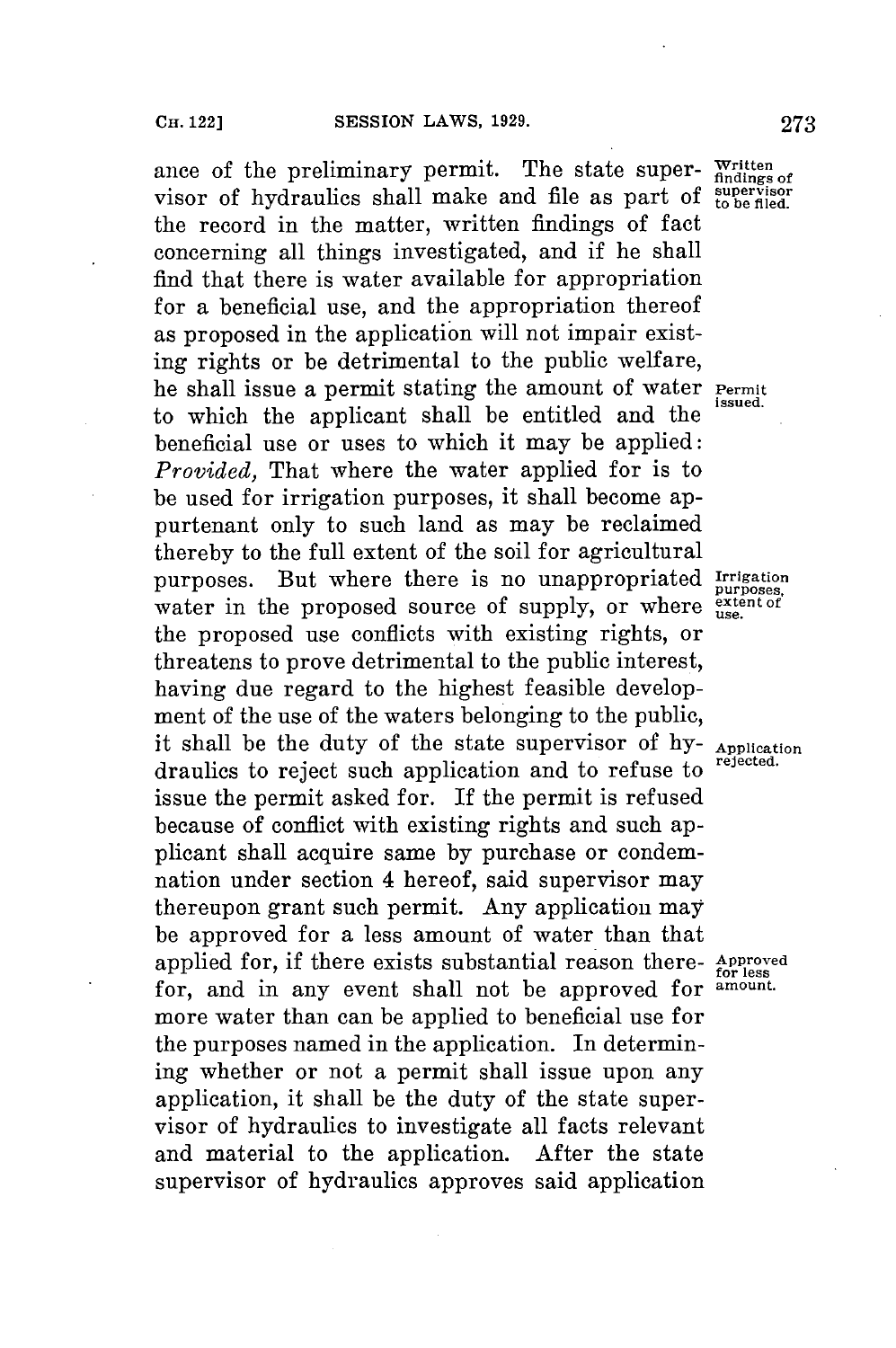274 **SESSION LAWS, 1929.** [CH. 1229]

**Pierce's** follows:

Fee required in whole or in part and before any permit shall be issued thereon to the applicant, such applicant shall pay the **fee** provided in section 44 of this act.

**SEC. 5.** That section 34 of chapter **117** of the Amends **Laws of 1917, (7386 of Remington's Compiled Stat-** §7386, Rem. **b**86, Rem. **§7386**, Rem. **§7386**, Rem. **§7386**, Rem. **§7986**, Rem. §  $\frac{\text{c}_{\text{sum}}\text{S}_{\text{sat}}\text{S}_{\text{in}}}{\text{Ric}_{\text{max}}\text{S}_{\text{in}}\text{S}_{\text{out}}\text{S}_{\text{out}}\text{S}_{\text{out}}\text{S}_{\text{out}}\text{S}_{\text{out}}\text{S}_{\text{out}}\text{S}_{\text{out}}\text{S}_{\text{out}}\text{S}_{\text{out}}\text{S}_{\text{out}}\text{S}_{\text{out}}\text{S}_{\text{out}}\text{S}_{\text{out}}\text{S}_{\text{out}}\text{S}_{\text{out}}\text{S}_{\text{out}}\text{S}_{\text$ 

Section 34. Upon a showing satisfactory to the **Certificate** state supervisor of hydraulics that any appropria- **issued** when tion has been perfected in accordance with the pro-<br>appropria-<br>tion per-<br>visions of this act, it shall be the duty of such state. **fctder-** visions of this act, it shall be the duty of such state supervisor of hydraulics to issue to the applicant a certificate stating such facts in a form to be prescribed **by** him, and such certificate shall thereupon be recorded in his office. Any original water right certificate issued, as provided **by** this act, shall be recorded in his office and thereafter, at the expense of the party receiving the same, be **by** such supervisor transmitted to the county auditor of the county or counties where the distributing system or any part thereof is located, and be recorded in the office of such county auditor, and thereafter be transmitted to the owner thereof.

**SEC. 6.** That section **39,** of chapter **117** of the Amends Laws of **1917, (7391** of Remington's Compiled Stat **c**utes; 7241 Pierce's Code), be amended to read as **follows**:

Section **39.** The right to the use of water which **Right to** has been applied to a beneficial use in ihe state shall **remain to land,** be and remain appurtenant to the land or place upon which the same is used: *Provided, however*, That said right may be transferred to another or **Transfer** to others and become appurtenant to any other land **authorized.** or place of use without loss of priority of right theretofore established **if** such change can be made without detriment or injury to existing rights. The point of diversion of water for beneficial use or the purpose of use may be changed, if such change can

**§ 7391** Rern. **Pierce's follows:**

**appurtenant**<br>to land.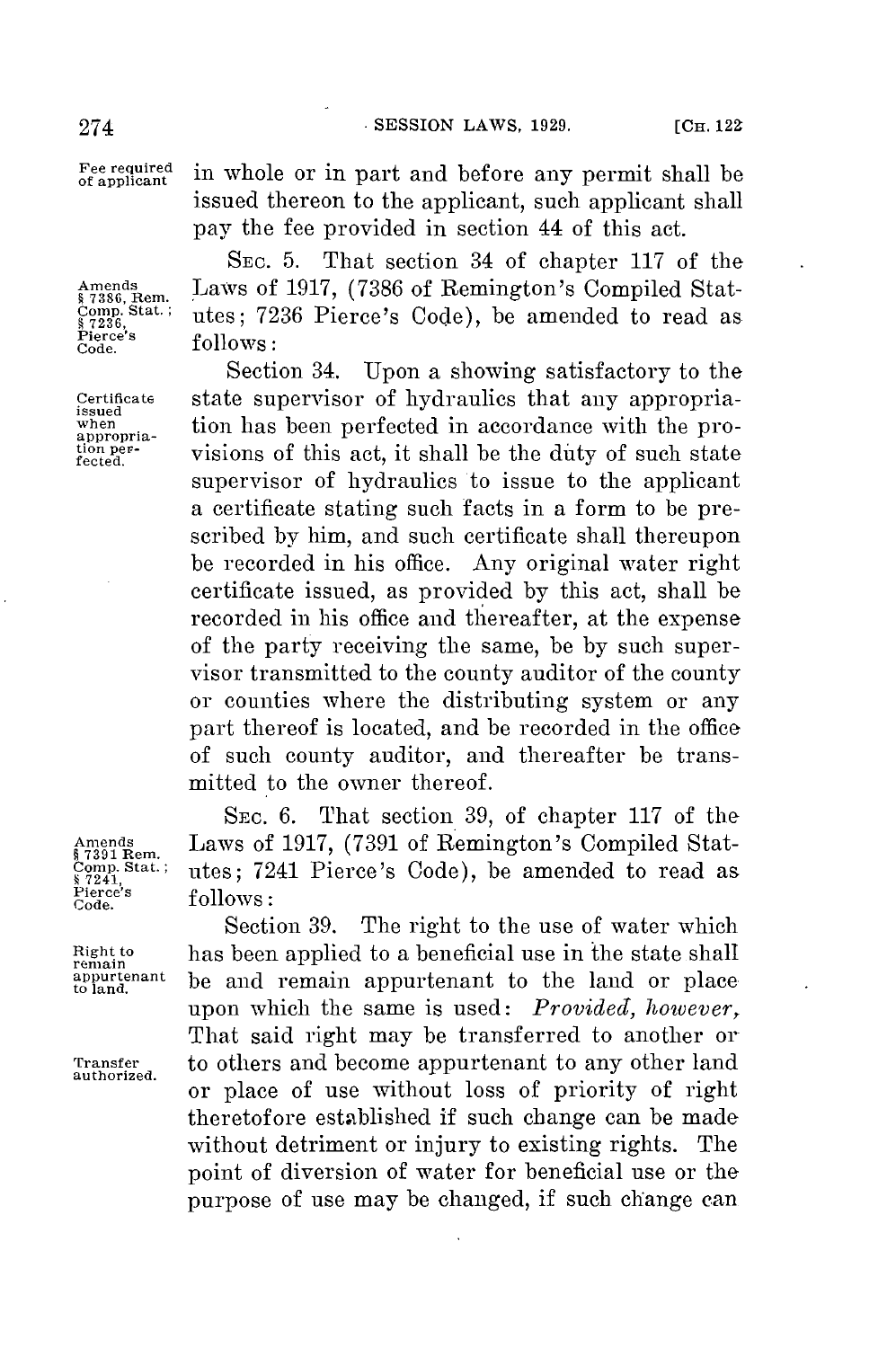**be** made without detriment or injury to existing rights. Before any transfer of such right to use water or change of the point of diversion of water or change of purpose of use can be made, any per- **Application** son having an interest in the transfer or change, shall file a written application therefor with the state supervisor of hydraulics, and said application shall not be granted until notice of said application **Notice** shall be published as provided in section **30** of this **published.** act. If it shall appear that such transfer or such change may be made without injury or detriment to existing rights, the state supervisor of hydraulics shall issue to the applicant a certificate in duplicate granting the right for such transfer or for **Certificate** such change of point of diversion or of use. The **issued** certificate so issued shall be filed and be made a record in the office of the state supervisor of **hy**draulics and the duplicate certificate issued to the applicant may **be** filed with the county auditor in like manner and with the same effect as provided in the original certificate or permit to divert water.

**SEC. 7.** That chapter **117** of the Laws of **1917** be **Adds § 7391-a to Rem.** amended **by** adding thereto a new section to be **Comp. Stat.** known as section 39-a (7391-a of Remington's Compiled Statutes) to read as follows:

Section 39-a. Section 39 of this act shall not **Seasonal** or be construed to prevent water users from making diversion point. a seasonal or temporary change of point of diver- **point.** sion or place of use of water when such change can be made without detriment to existing rights, but in no case shall such change be made without the permission of the water master of the district in which such proposed change is located, or of the state supervisor of hydraulics. Nor shall section **39** of this act **be** construed to prevent rotation in the use of water for bringing about a more economical Rotation use of the available supply. Water users owning lands to which water rights are attached may ro-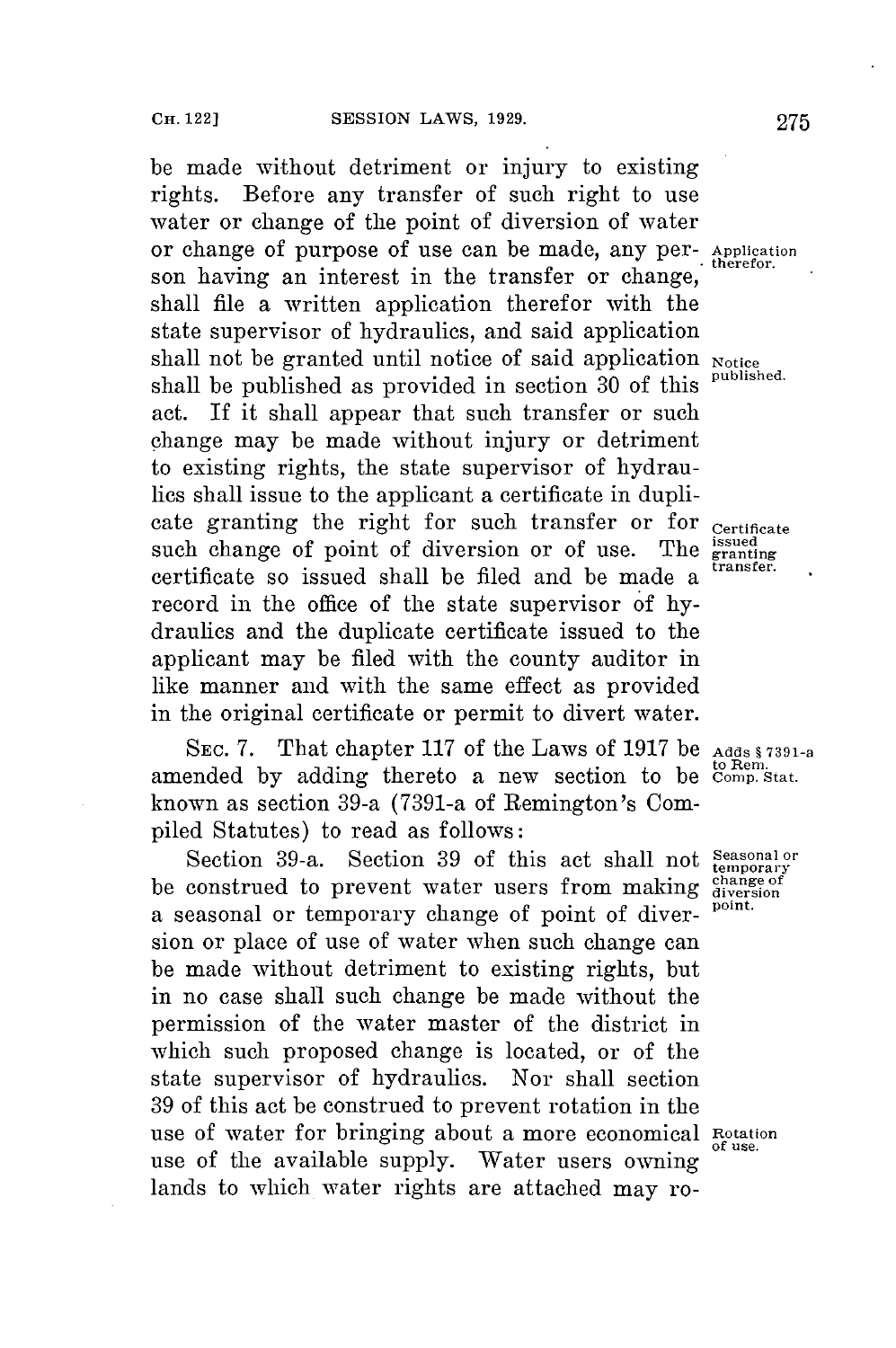**Rotated** tate in the use of water to which they are collect-<br>of dif-<sup>of dif-</sup><br>ferent ively entitled, or an individual water user having<br>priority. lands to which are attached water rights of a different priority, may in like manner rotate in use when such rotation can be made without detriment to other existing water rights, and has the approval of the water master or state supervisor of **hy**draulics.

SEC. **8.** That section 44 of chapter **117** of the Amends<br>§<sup>7399</sup>, Rem. Laws of 1917, as amended by section 2 of chapter Comp. Stat.,<br>1927 Sup.; 161 of the Laws of 1925 Extraordinary Session, **Comp. Stat.**, **161 of the Laws of 1925 Extraordinary Session**, 87246, Pierce's (section 7399, Rem. 1927 Sup.; section 7246 Pierce's 1926 Code. (section 7399, Rem. 1927 Sup.; section 7246 Pierce's **1926 Code. 1926** Code), be amended to read as follows:

Section 44. The following fees shall be collected **Supervisor by** the supervisor of hydraulics in advance (a) for **to-collect schedule.** the examination of an application **for** permit to appropriate water a five dollars **(\$5.00)** fee shall be paid upon filing the application, which shall be a minimum **fee** but shall be a credit to the extent of five dollars whenever the fee due upon direct diversion or storage totals more than five dollars under the schedule hereinafter provided and in such case the further **fee** due shall be the total computed amount less five dollars. Not later than five days after receipt of such an application the supervisor of hydraulics shall notify the applicant **by** registered mail of the further amount of fee, if any, due under the following schedule of fees, and if there is a further amount due and said amount is not received within thirty **(30)** days after the date of filing said application in the office of the supervisor of hydraulics, said application shall be rejected. After notice and within the time hereinabove provided, such further fee as may be due shall be paid in amounts determined as follows: For all amounts in excess of one cubic foot per second up to and including five hundred cubic feet per second, at the rate of one dollar **(\$1.00)** per cubic foot per second. For

fees-<br>schedule.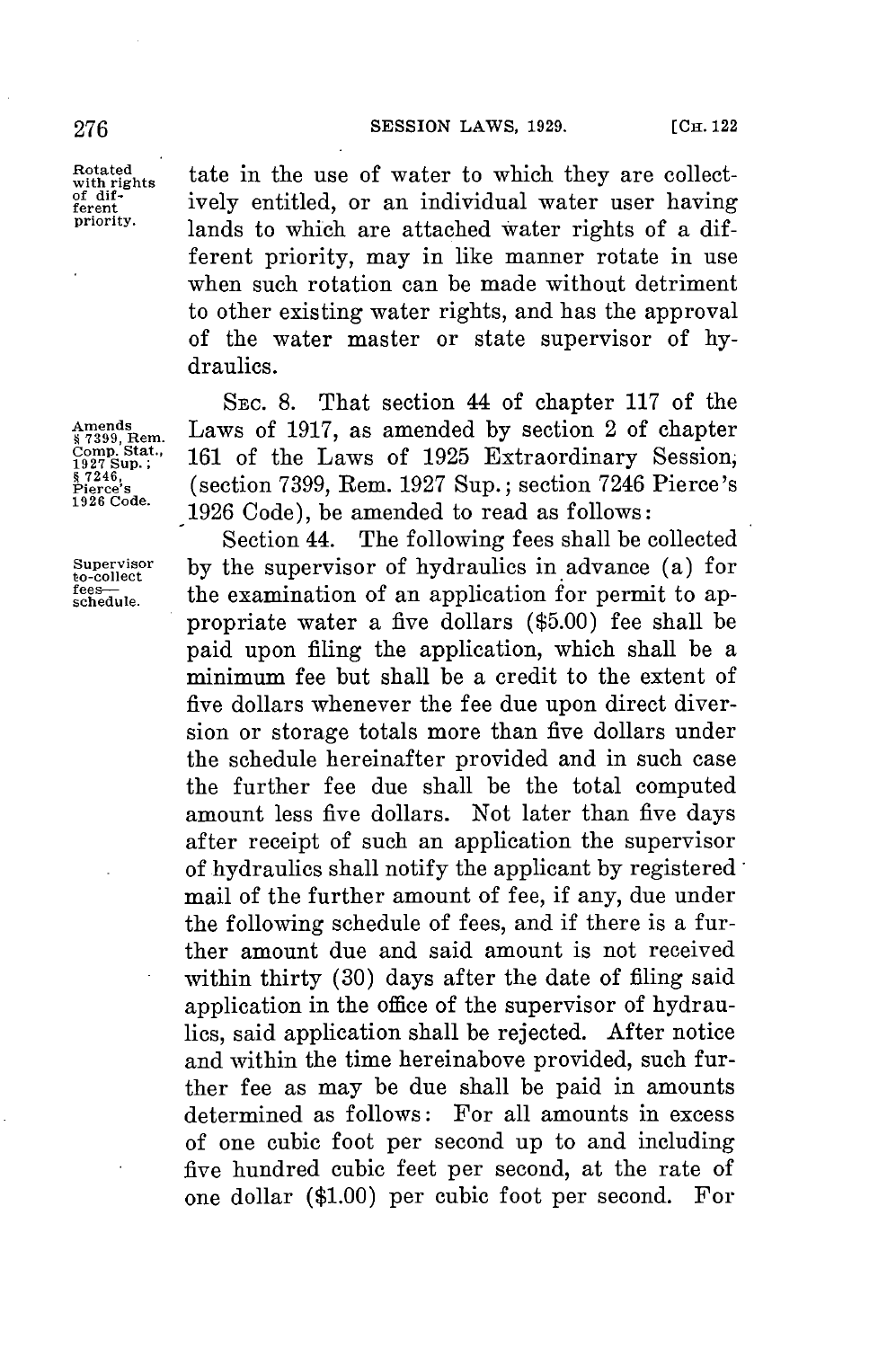all amounts in excess of five hundred cubic feet per second up to and including two thousand cubic feet per second, at the rate of twenty-five cents (25c) per cubic foot per second. For all amounts in excess of two thousand cubic feet per second, at the rate of ten cents **(10c)** per cubic foot per second. For each acre-foot of storage up to and including one hundred thousand acre-feet, at the rate of onehalf ( $\frac{1}{2}c$ ) cent per acre-foot. For each acre-foo of storage over one hundred thousand acre-feet, at the rate of one-tenth cent per acre-foot. **(b)** For filing and recording permit to appropriate water for irrigation purposes, ten cents (10c) per acre **for** each acre to be irrigated up to and including one hundred acres, and five cents **(5c)** per acre **for** each acre in excess of one hundred acres up to and including one thousand acres, and two and one-half cents ( $2\frac{1}{2}c$ ) for each acre in excess of one thousand acres; and also ten cents **(10c)** for each theoretical horsepower up to and including one thousand H. P. and two cents (2c) for each theoretical horsepower in excess of one thousand H. P. For all other beneficial purposes the fee shall be twice the amount of the examination fee except that **for** individual household and domestic use, which may include water for the irrigation of a family garden, the fee shall be two dollars (\$2.00). (c) For filing and recording any other water right instrument, one dollar **(\$1.00)** for the first hundred words and ten cents (10c) for each additional hundred words or fraction thereof; **(d)** for making copy of any document recorded or filed in the office of the supervisor of hydraulics, ten cents **(10c)** for each hundred words or fraction thereof, but where the amount exceeds five dollars **(\$5.00),** then only the actual cost in excess of that amount shall be charged; (e) for certifying to copies, docunents, records of maps, one dollar **(\$1.00)** for each certification. **(f)** For blue-